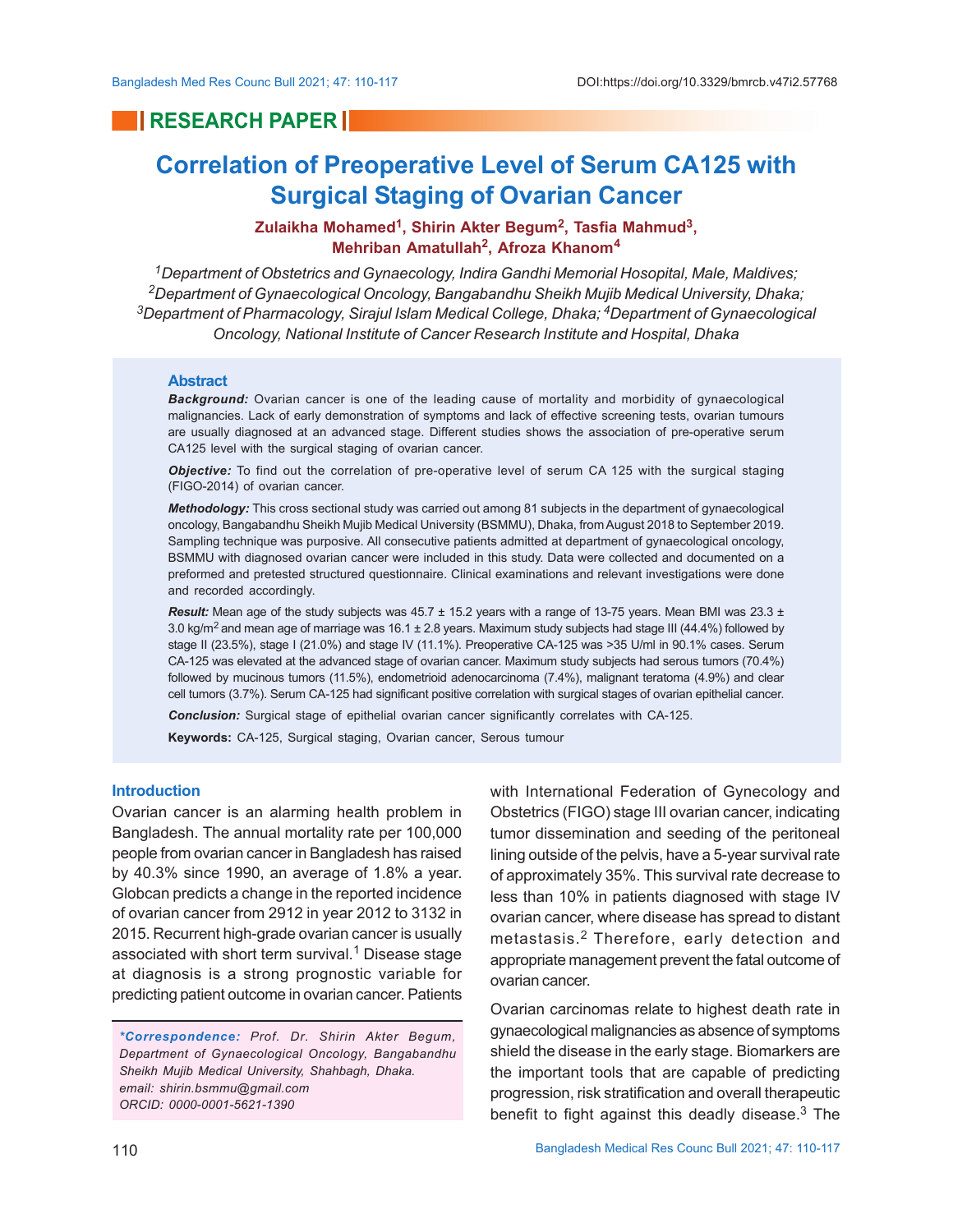present status of biomarkers used in the context of ovarian cancer is addressed. Importance is given to new interpretations of the aetiology of ovarian cancer. 4

CA125 is a glycoprotein first described in 1981. It is a tumour marker of ovarian malignancy and it is derived from both coelomic and mullerian epithilial. It is approved by US FDA. It has two major antigen domain components, they are OC125 and M11.CA125 is a biomarker that has potential utility across the spectrum: for risk assessment, early detection, diagnosis, prognosis, monitoring and therapy. Overall sensitivity of serum CA125 level to cyto-histological expression is 100% and the specificity is 86% with positive and negative predictive value of 74% and 100% respectively. 5 CA125 level 35 U/mL is considered as the cut-off value when evaluating serum CA125 ovarian cancer. <sup>6</sup>An immature teratoma is a very rare tumor, representing 1% of all teratomas, 1% of all ovarian cancers, and 35.6% of malignant ovarian germ cell tumors.<sup>7</sup>

Whenever malignancy is suspected, a staging laparotomy should be carried out. The importance of thorough surgical staging cannot be overemphasised because subsequent treatment will be determined by the stage of the disease. Therefore, we have investigated the histological characteristics and stage of ovarian cancer and have correlated with preoperative level of serum CA125. We also tried to find out role of CA125 in identifying different stages of ovarian cancer.

Ovarian cancer ranks  $7<sup>th</sup>$  in both incidence and mortality among women worldwide. In 2012, an estimated 238,000 women were diagnosed with and 151,000 women died from ovarian cancer, representing 4% of all new cancer diagnoses and 4% of cancer deaths among women. $8$ Since the early part of the 20th century, it has been recognized that ovarian cancer is not a single disease, but comprised of various histologically different tumour types. Ovarian cancers have generally been divided into epithelial and non-epithelial groups for many years. Epithelial, germ cell and sex cord-stromal tumours are the commonest types of ovarian cancer. They can be further subdivided into distinct histological subtypes. The developmental pathway and clinical prognosis for a particular ovarian tumour depends upon the histological subtype.<sup>9</sup>

Type I epithelial tumours include low-grade serous, endometrioid, clear cell, mucinous, squamous and transitional cell (Brenner) carcinomas. They often present at an early stage, may arise from borderline ovarian tumours or endometriosis, and typically have a good prognosis.<sup>10</sup> Type II epithelial tumours comprise high-grade serous carcinoma, undifferentiated carcinomas and malignant mixed mesodermal tumours (carcinosarcoma). They account for around 75% of epithelial ovarian cancers, typically present at an advanced stage and have a poor prognosis.<sup>11</sup>

CA-125 (cancer antigen 125, carcinoma antigen 125, or carbohydrate antigen 125) also known as mucin 16. MUC16 is a protein that in humans is encoded by the *MUC16*gene.<sup>12</sup> MUC16 is a member of the mucin family glycoproteins. CA-125 has found application as a tumor marker or biomarker that may be elevated in the blood of some patients with specific types of cancers or other conditions that are benign.<sup>13</sup> A unique property of MUC16 is its large size. MUC16 is more than twice as long as MUC1 and MUC4 and contains about 22,000 amino acids, making it the largest membrane-associated mucin.14 MUC16 is composed of three different domains.<sup>15</sup>, An N-terminal domain, A tandem repeat domain, A C-terminal domain.

MUC16 is a component of the ocular surface, the respiratory tract and the female reproductive tract epithelia. Since MUC16 is highly glycosylated it creates a hydrophilic environment that acts as a lubricating barrier against foreign particles and infectious agents on the apical membrane of epithelial cells. Also, the cytoplasmic tail of MUC16 has been shown to interact with cytoskeleton by binding members of the ERM protein family.<sup>16</sup> The expression of mucin 16 has been shown to be altered in dry eye, cystic fibrosis, and several types of cancers.<sup>17</sup>

CA-125 is the most frequently used biomarker for ovarian cancer detection. Around 90% of women with advanced ovarian cancer have elevated levels of CA-125 in their blood serum, making CA-125 a useful tool for detecting ovarian cancer after the onset of symptoms.18 Monitoring CA-125 blood serum levels is also useful for determining how ovarian cancer is responding to treatment (with the duration of diseasefree survival correlating with the rate of fall of CA-125)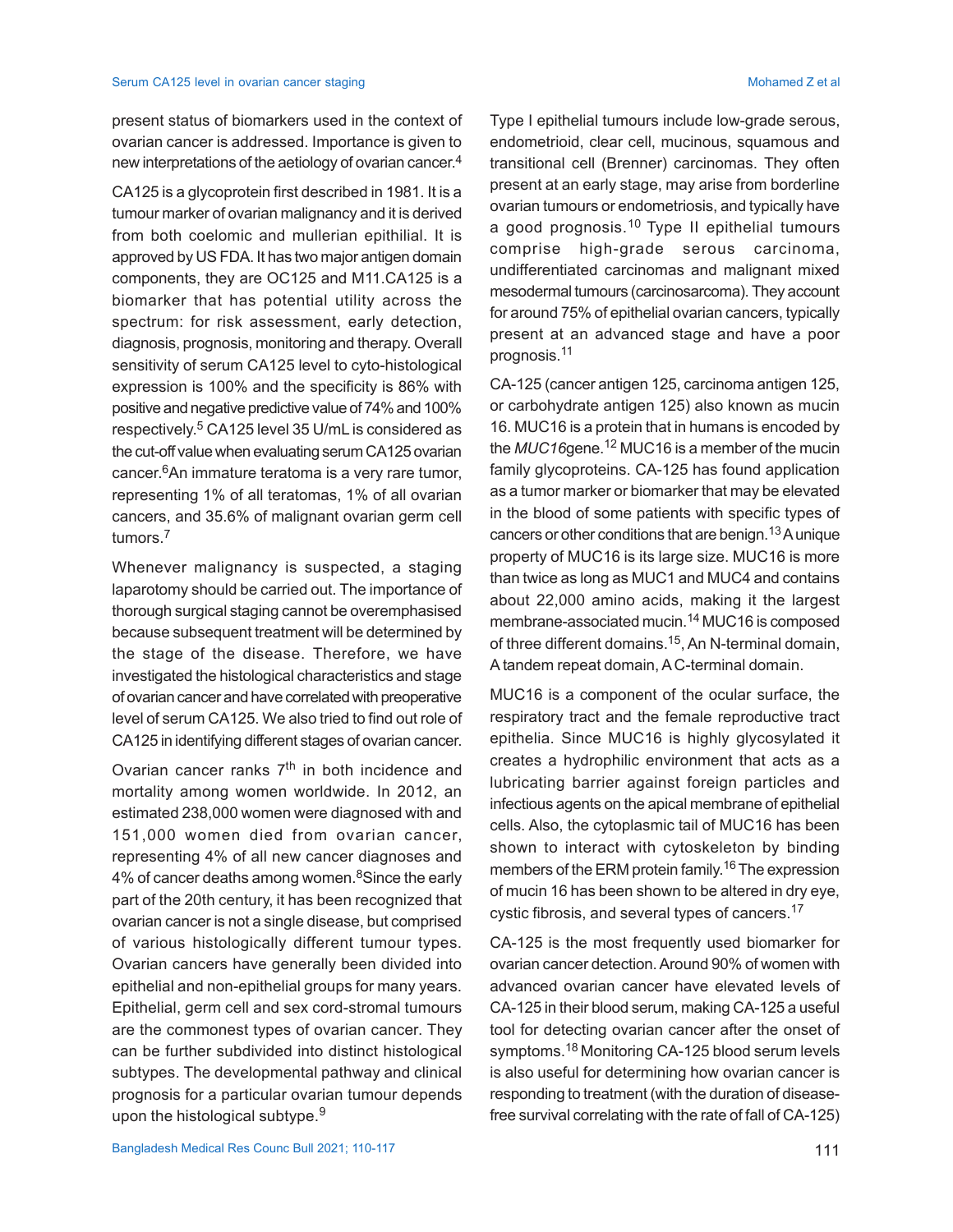and for predicting a patient's prognosis after treatment.18,19This is because the persistence of high levels of CA-125 during therapy is associated with poor survival rates in patients.<sup>19</sup> Also, an increase in CA-125 levels within individuals in a remission is a strong predictor of the recurrence of ovarian cancer.<sup>20</sup> Indeed, a rising CA-125 level may precede clinical evidence of disease relapse by an interval of 3 to 6 months.

Prognosis relates to both the initial and post-treatment CA-125 values. A preoperative value >65 U/mL suggests a poor prognosis. Persistent elevations following chemotherapy indicate a poor prognosis. The half-life of CA-125 after chemotherapy correlates with prognosis (patients with CA-125 half-life <20 days show improved survival). Time-to-normalization (rate of fall of CA-125) affects prognosis with more rapid normalization within 3 cycles of chemotherapy correlating with improved survival.<sup>21</sup>

The potential role of CA-125 for the early detection of ovarian cancer is controversial and has not yet been adopted for widespread screening efforts in asymptomatic women.22 The major issues with using the CA-125 biomarker are its lack of sensitivity, particularly for detecting early stages of ovarian cancer, and its lack of specificity, especially in premenopausal women.<sup>23</sup>

# **Materials and Methods**

This cross-sectional study was carried out 81 cases with ovarian cancer admitted in the department of gynaecological oncology, BSSMU, from August 2018 to September 2019 among. All consecutive patients admitted with diagnosed ovarian cancer were included in this study. Women with clinically diagnosed ovarian cancer, imaging finding suggestive of ovarian cancer and patients who had image guided FNAC proven malignant ovarian cancer were included in the study. Patients with uterine leiomyoma and ectopic pregnancy, which mimics adnexal masses, patients with endometriosis, tumor with uterine fibroid, or pregnancy or other types of malignancies and patients not fit for surgical intervention were excluded from the study. Furthermore, patients who had not willingness to participate in the study.

*Data collection:* Data were collected by using a preformed data sheet and informed consent was taken from all cases who fulfill the inclusion criteria. Initial evaluation of the study population by history and clinical examination was performed and recorded accordingly.

*Blood sample collection:* Patients' blood sample was drawn from the antecubital vein. Five milliliters blood was drawn with proper aseptic precautions. The blood sample was transferred into a clean, dry test tube and taken to the laboratory. Blood sample was centrifuged for 10 minutes at a rate of 4000rmp

*Lab method (Measurement of serum CA125 concentration):* The ARCHITECT CA125 II assay is a two-step immunoassay for the quantitative determination of OC125 defined antigen in human serum or plasma using CMIA technology, with flexible assay protocols, referred to as Chemiflex. Sample and OC125 coated paramagnetic microparticles were combined. The OC125 defined antigen present in the sample binds to the OC125coated micro particles. After washing M11 acridinium-labelled conjugate was added to create a reaction mixture. Following another wash cycle Pre-Trigger and Trigger solutions were added to the reaction mixture. The resulting chemiluminesent reaction was measured as relative light units (RLUs). A direct relationship exists between the amount of OC125 defined antigen in the sample and the RLUs detected by the ARCHITECT i System optics.

*Statistical analysis:* Statistical analysis were carried out using the Statistical Package for Social Sciences version 22.0 for Windows (SPSS Inc., Chicago, Illinois, USA). A descriptive analysis was performed for all data. The mean values were calculated for continuous variables. The quantitative observations were indicated by frequencies and percentages. ANOVA test was performed to compare CA25 level rise along surgical stage of ovarian cancer. Correlation analysis was performed using Spearsman's rank correlation coefficient test. *p* value of less than 0.05 was considered significant.

## **Results**

This was a cross sectional study which was carried out in inpatient department of gynaecological oncology to find out the correlation of pre-operative level of serum CA 125 with the surgical stage (FIGO-2014) of ovarian cancer.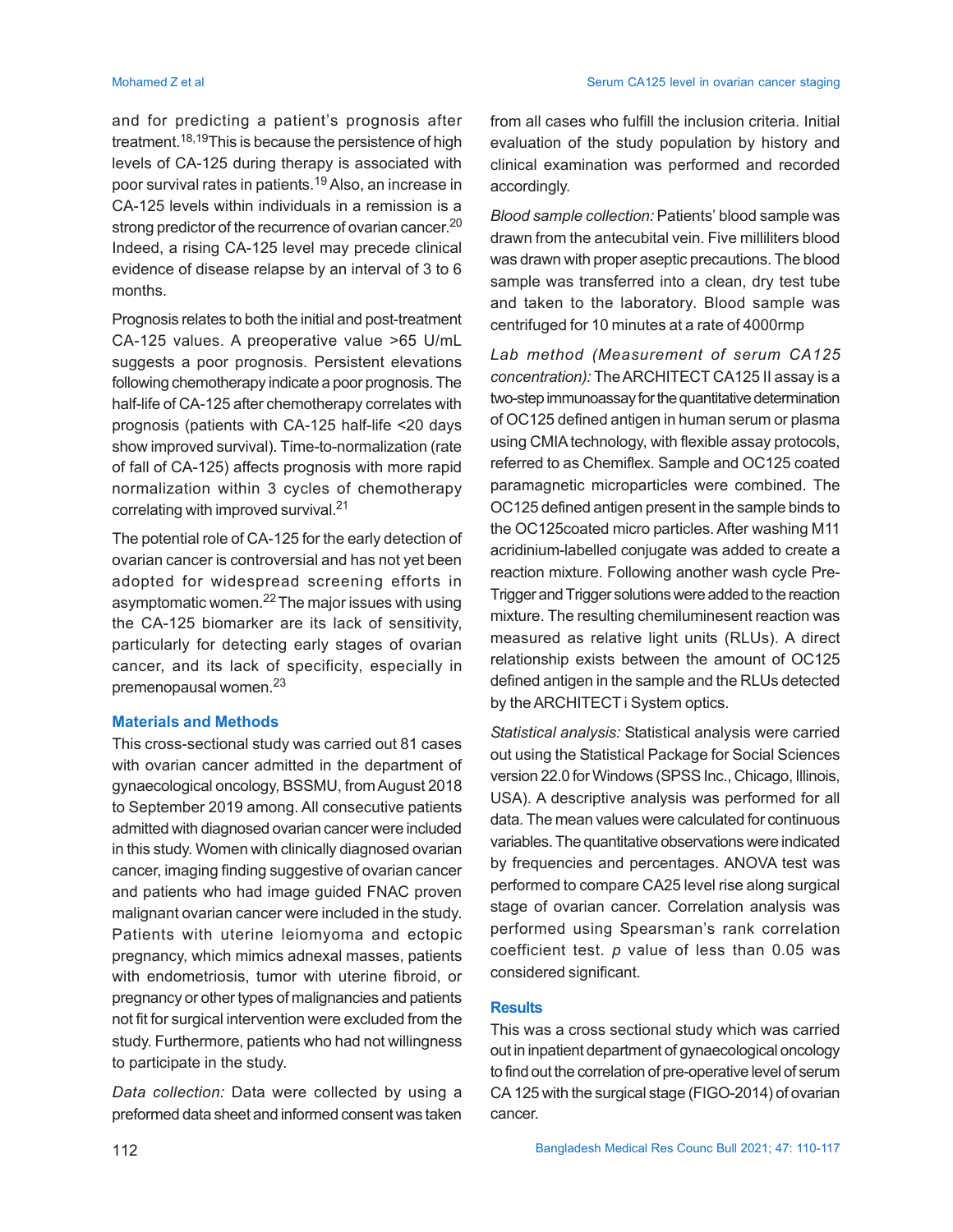#### Serum CA125 level in ovarian cancer staging Mohamed Z et al. And Server Server All and Server All and Server All and Server All and Server All and Server All and Server All and Server All and Server All and Server All and

Regarding the age distribution of the study subjects, maximum (33.3%) study subjects were  $\leq$ 30 years old, followed by age group 41–50 years (27.2%), 31–40 years (24.7%) and >50 years (14.8%). Mean age of the study subjects was  $45.7 \pm 15.2$  years with a range of 13-75 years. Majority of stage II ovarian cancer was found maximum in  $\leq 30$  year's age group. Stage III was found maximum in age 31-40 years and >50 years age group (table I).

In this study, regarding evaluation of surgical stages of ovarian cancer, maximum subjects had stage III (44.4%) followed by stage II (23.5%), stage I (21.0%) and stage IV (11.1%). Histopathological finding showed maximum study subjects had serous tumors (70.4%) followed by mucinous tumors (11.1%), endometrioid adenocarcinoma (7.4%), clear cell tumors (3.7%), malignant teratoma (4.9%), Brenner (1.2%) and Dysgerminoma (1.2%) (table II). Regarding histopathological type according to grading of ovarian tumour. All stage IV tumors were serous. All clear cell and Brenner tumors were stage I. All endometrioid adenocarcinoma tumors were stage III (table III).

Preoperative serum CA-125 level at different surgical stages of ovarian cancer among the study subjects showed serum CA-125 was elevated at the advanced stage of ovarian cancer. In stage IV the serum CA-125 level was 1484.00±101.34.

Serum CA-125 had significant positive correlation with surgical stages of ovarian cancer. Spearman's correlation was done. Here, r= 0.576 and *p*=<0.001. Serum CA-125 had significant negative correlation with surgical stages of ovarian germ cell cancer. Spearman's correlation was done. Here, r= -0.978 and *p*=0.004.

| Age (years)                   | Frequency (n)                                                 | Percentage (%) |
|-------------------------------|---------------------------------------------------------------|----------------|
| $\leq 30$ 27                  | 33.3                                                          |                |
| $31 - 40$                     | 20                                                            | 24.7           |
| $41 - 50$                     | 22<br>27.2                                                    |                |
| $>50$ 12                      | 14.8                                                          |                |
| Mean±SD                       | $45.7 \pm 15.2$ (13 - 75)                                     |                |
| n=number of study population. |                                                               |                |
|                               | Data was expressed as frequency and percentage and mean ± SD. |                |
| SD=Standard deviation.        |                                                               |                |
| Education                     | Frequency (n)                                                 | Percentage (%) |
| Primary                       | 41                                                            | 50.6           |
| Secondary                     | 21                                                            | 25.6           |
| <b>Higher Secondary</b>       | 15                                                            | 18.5           |
| Graduate                      | $\overline{4}$                                                | 4.9            |
| Occupation                    | Frequency (n)                                                 | Percentage (%) |
| Housewife                     | 55                                                            | 67.9           |
| <b>Teacher</b>                | 13                                                            | 16.0           |
| Service holder                | 6                                                             | 7.4            |
| <b>Student</b>                | 4                                                             | 4.9            |
| <b>Tailor</b>                 | 3                                                             | 3.7            |
| Monthly family income (Tk.)   | Frequency (n)                                                 | Percentage (%) |
| < 10,000                      | 30                                                            | 37.0           |
| $10,000 - 20,000$             | 35                                                            | 43.2           |
| >20,000                       | 16                                                            | 19.8           |

**Table I:** Socio-demographic characteristic of study population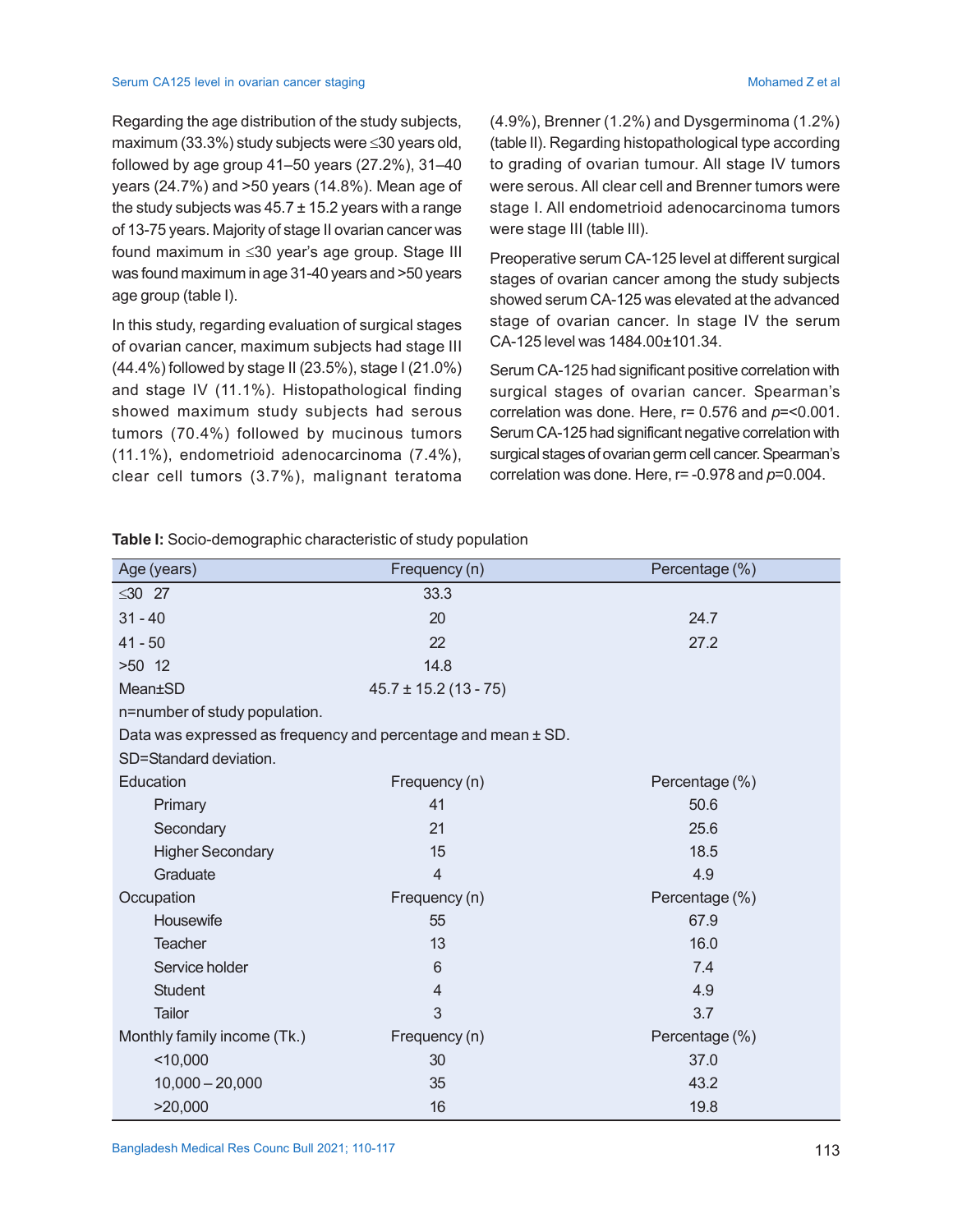|              | Surgical stages of ovarian cancer | Frequency (n)       | Percentage (%) |
|--------------|-----------------------------------|---------------------|----------------|
| L            | 17                                | 21.0                |                |
| Ш            | 19                                | 23.5                |                |
| III          | 36                                | 44.4                |                |
| $\mathsf{N}$ | 9                                 | 11.1                |                |
|              | Type of tumors                    | Frequency (n)       | Percentage (%) |
|              | Epithelial cancer                 |                     |                |
|              | Mucinous tumors                   | 9                   | 11.1           |
|              | Serous tumors                     | 57                  | 70.4           |
|              | Clear cell tumors                 | 3                   | 3.7            |
|              | Endometrioid adenocarcinoma       | 6                   | 7.4            |
|              | <b>Brenner</b>                    | $\mathbf{1}$        | 1.2            |
|              | Germ cell                         |                     |                |
|              | Dysgerminoma                      | 1                   | 1.2            |
|              | Malignant teratoma                | $\overline{4}$      | 4.9            |
|              | Type of tumors                    | Age (years)Mean ±SD |                |
|              | Epithelial cancer                 |                     |                |
|              | Mucinous tumors                   | $51.56 \pm 21.87$   |                |
|              | Serous tumors                     | $47.74 \pm 11.10$   |                |
|              | Clear cell tumors                 | $16.67 \pm 2.52$    |                |
|              | Endometrioid adenocarcinoma       | $57.50 \pm 8.21$    |                |
|              | <b>Brenner</b>                    | $35.00 \pm 0.00$    |                |
|              | Germ cell                         |                     |                |
|              | Dysgerminoma                      | $30.00 \pm 0.00$    |                |
|              | Malignant teratoma                | $17.25 \pm 3.10$    |                |

| Table II: Distribution of study population by surgical stage and histopathological variety |  |  |  |  |
|--------------------------------------------------------------------------------------------|--|--|--|--|
|--------------------------------------------------------------------------------------------|--|--|--|--|

**Table III:** Distributions of study population by histopathological findings and relation with staging (n=81)

| Histopathological type of tumour | Stage I | Stage II | Stage III | Stage IV |
|----------------------------------|---------|----------|-----------|----------|
| Epithelial cancer                |         |          |           |          |
| <b>Mucinous</b>                  | 3(17.6) | 3(15.8)  | 3(8.3)    | 0(0.0)   |
| <b>Serous</b>                    | 7(41.2) | 16(84.2) | 25(69.4)  | 9(100.0) |
| Clear cell                       | 3(17.6) | 0(0.0)   | 0(0.0)    | 0(0.0)   |
| Endometrioid adenocarcinoma      | 0(0.0)  | 0(0.0)   | 6(16.6)   | 0(0.0)   |
| <b>Brenner</b>                   | 1(5.9)  | 0(0.0)   | 0(0.0)    | 0(0.0)   |
| Germ cell                        |         |          |           |          |
| Dysgerminoma                     | 0(0.0)  | 0(0.0)   | 1(2.8)    | 0(0.0)   |
| Malignant teratoma               | 3(17.6) | 0(0.0)   | 1(2.8)    | 0(0.0)   |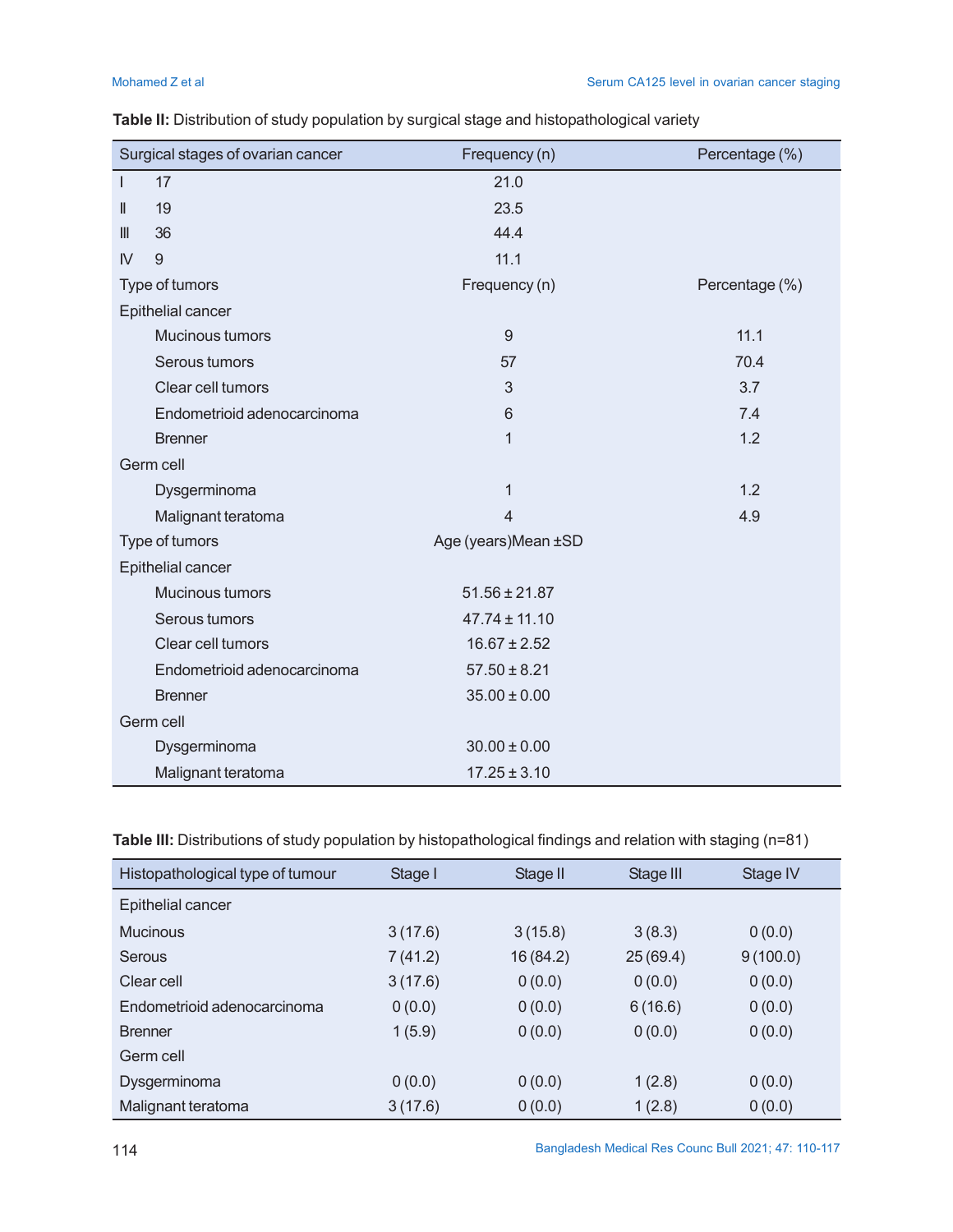## Serum CA125 level in ovarian cancer staging Mohamed Z et al. A service of the Mohamed Z et al.

**Table IV:** Preoperative serum CA-125 level at different surgical stages of ovarian cancer among the study subjects (n=81)

| Surgical stages of | Serum CA-125         |
|--------------------|----------------------|
| ovarian cancer     | $(mean \pm SD)$      |
|                    | $247.18 \pm 149.28$  |
| II                 | $449.26 \pm 79.33$   |
| Ш                  | $505.97 \pm 481.40$  |
| IV                 | $1484.00 \pm 101.34$ |
| p-value            | < 0.001              |



**Figure 1:** Relation between age group and staging



**Figure 2:** Menopausal status of the study subjects



**Figure 3:** Correlation of CA-125 with surgical stages of ovarian epithelial cancer



**Figure 4:** Correlation of CA-125 with surgical stages of ovarian germ cell cancer

# **Discussion**

CA 125 antigen is a cell membrane glycoprotein expressed by various types of epithelial cells and it is present in patients with a variety of cancers namely breast, endometrium, gastrointestinal tract, and lung in addition to the ovarian cancer (OC) as well as in benign diseases of the uterus, liver, and gastrointestinal tract and benign tumors of the ovary and uterus.<sup>24</sup>

In present study, maximum (33.3%) study subjects were  $\leq$ 30 years old followed by age group 41 – 50 years (27.2%), 31 – 40 years (24.7%) and >50 years (14.8%). Mean age of the study subjects was 45.7±15.2 years with a range of 13-75 years. Mean age of the ovarian cancer patients was almost similar in the study, they found mean age  $47.5 \pm 10.2$  year,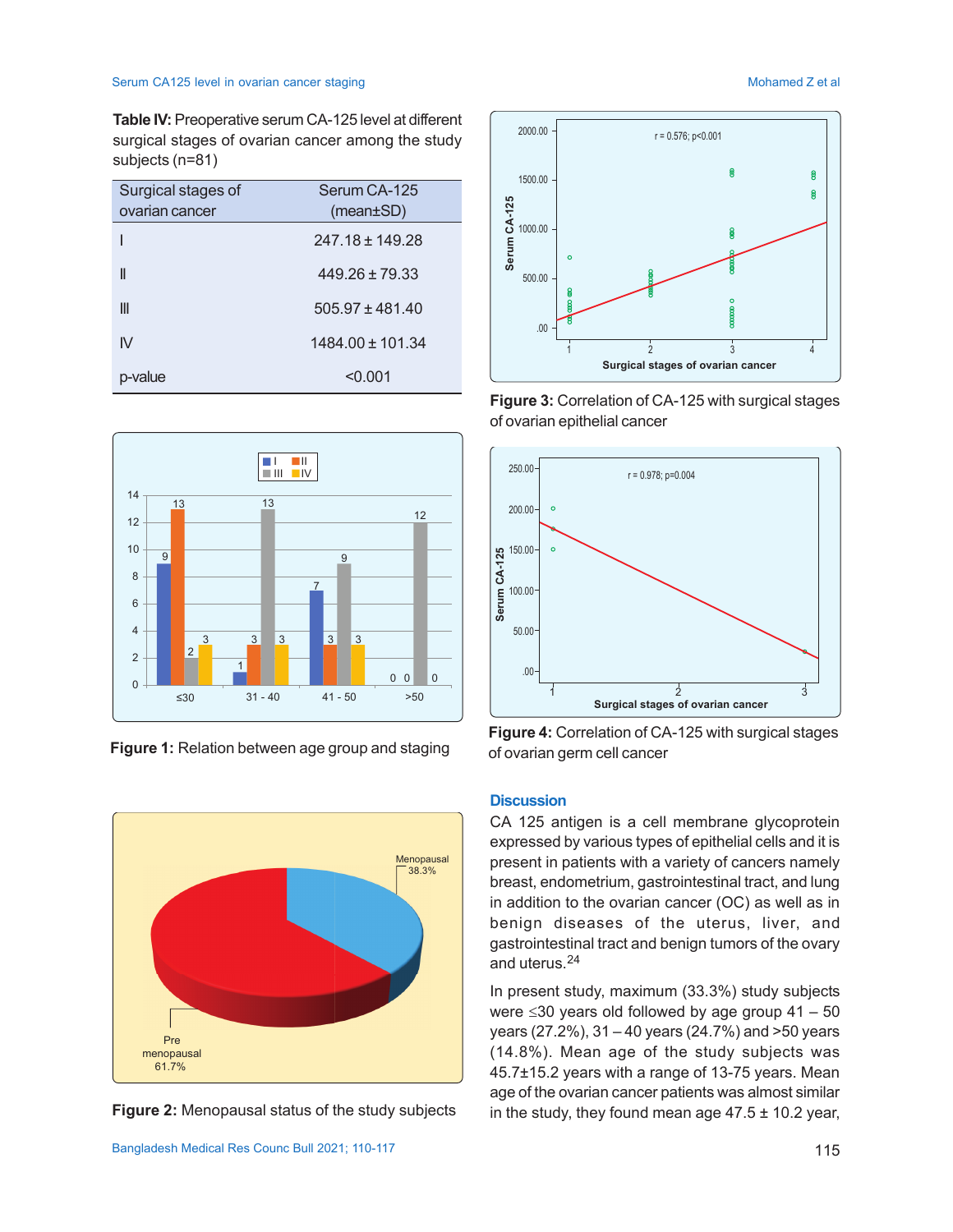Mohamed Z et al Serum CA125 level in ovarian cancer staging

found mean age of the ovarian clear cell carcinoma patients was  $50.8 \pm 10.7$  years with a range of 23-85 years, had found the mean age of his study subjects were 50.24 years which is similar to the present study. 6,25

This study showed almost half of this study populations having primary education and maximum study subjects were housewife (67.9%). Majority of the study population (43.2%) had monthly income Tk. 10,000 – 20,000, only 19.8% had monthly income >Tk. 20,000. Mean BMI was  $23.3 \pm 3.0$  kg/m<sup>2</sup> and mean age of marriage was  $16.1 \pm 2.8$  years, had found from his study that risk of epithelial cancer in obese woman is 30% higher than women with normal BMI.

Maximum study subjects had stage III (44.4%) followed by stage II (23.5%), stage I (21.0%) and stage IV (11.1%). Previous study done by Nayak et al (2015) showed similar results like (46.2%) had stage III disease.<sup>6</sup> In the study of Bai et al. stage I was 45.0%, stage II was 11.5%, stage III was 35.2% and stage IV was 5.3%,<sup>25</sup> also found maximum stage III patients (61.0%) followed by stage I (21.0%), stage II (12.0%) and stage IV (6.0%).

In this study, preoperative CA-125 was >35 U/ml in 73 (90.1%) cases. Preoperative CA-125 level was elevated (>35 U/ml) in majority (78.9%) of patients. CA-125 was >35 U/ml in 77.8% cases in the study.<sup>26</sup> Serum CA-125 was elevated at the advanced stage of ovarian cancer. Similar finding also observed in the study. 27

The present study showed histopathological distribution of the ovarian cancers, like serous tumors (70.4%), mucinous tumors (11.5%), endometrioid adenocarcinoma (7.4%), malignant teratoma (4.9%) and clear cell tumors (3.7%), found serous tumors (65.0%), clear cell tumors (12.0%), Endometroid tumors (13.0%), mucinous tumors (5.0%), undifferentiated carcinoma (2.0% and mixed malignant mullerian tumors (3.0%). In this study, serous was 79.0%, Adenocarcinoma was 50.0%, carcinoma was 4.0%, endometrioid was 2.0% and mucinous was 1.0%, observed that serous was 27.8%, Mucinous was 48.9%, Clear cell was 15.6% and endometrioid was 5.6%.26 Most common tumor was serous adenocarcinoma (42.0%) and Mucinous adenocarcinoma (23.0%) in the study. $^6$ 

In this study, serum CA-125 had significant positive correlation with surgical stages of ovarian cancer in epithelial cancer patients. But in case of germ cell ovarian cancer it showed a negative correlation. But unlike my study did not find any correlation of CA-125 with stages of ovarian cancer. <sup>6</sup>This could be because he did the correlation for all histopathological tumour together. Preoperative serum tumor marker CA-125 levels are a useful indication of the disease.

## **Conclusion**

It may be concluded that the preoperative serum CA125 level significantly correlates with surgical stage of ovarian cancer in case of epithelial origin ovarian cancers. Thus high level of preoperative serum CA125 level can be used as a prediction factor of ovarian cancer in case of epithelial ovarian cancer. Multicenter study should be done with large sample size for a longer duration. Other cofactors which might have an influence on stage of stage of ovarian cancer should be evaluated.

*Conflict of interest:* None *Funding:* None *Ethical approval:* IRB of BSMMU, Dhaka *Submitted:* 08 November 2020 *Final revision received:* 20 June 2021 *Accepted:* 30 June 2021 *Published:* 01August 2021

## **Reference**

- 1. Hoque ME, Karim S, Siddiqui MMR, Ahmed T. Report on Three Cases of Advance Ovarian Cancer Upon Bangladeshi Population: Successful Management with Bevacizumab Based Chemotherapy. Anwer Khan Modern Medical College Journal. 2017;8:157-61. DOI: 10.3329/akmmcj.v8i2.33675
- 2. Coticchia CM, Yang J, Moses MA. Ovarian cancer biomarkers: current options and future promise. Journal of the National Comprehensive Cancer Network. 2008;6: 795-802. DOI: 10.6004/jnccn.2008.0059
- 3. Muinao T, Boruah HPD, Pal M. Diagnostic and Prognostic Biomarkers in ovarian cancer and the potential roles of cancer stem cells–An updated review. Experimental cell research. 2018;362:1-10. DOI: 10.1016/j.yexcr.2017.10.018
- 4. Ueland F. A perspective on ovarian cancer biomarkers: past, present and yet-to-come. Diagnostics. 2017;*7*: 1-8. DOI: 10.3390/diagnostics7010014
- 5. Das C, Mukhopadhyay M, Ghosh T, Saha AK, Sengupta M. Correlation of cytohistlogical expression and serum level of ca125 in ovarian neoplasm. Journal of Clinical and Diagnostic Research: JCDR. 2014; 8: 41-43. DOI: 10.7860/JCDR/2014/6689.4101